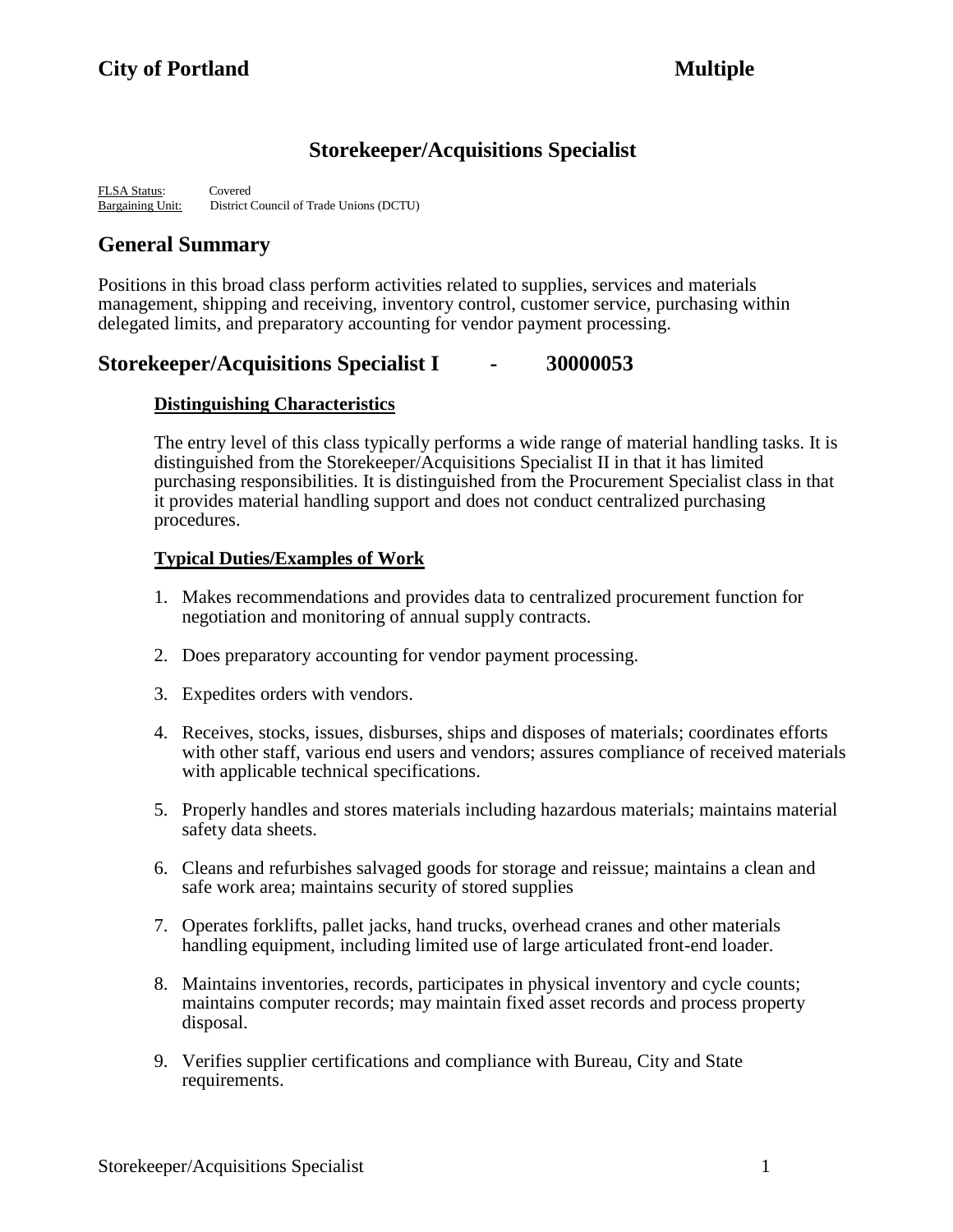# **City of Portland** Multiple

- 10. Advises employees in possible application of stored goods in unusual circumstances or requirements.
- 11. Recommends policies and procedures to supervisors
- 12. Responds to calls to work during emergencies.
- 13. Performs related duties as assigned.

## **Required Knowledge, Skills and Abilities**

Knowledge of: tools, processes and techniques of acquisitions and materials handling; computer-assisted business/financial programs; business mathematics; application of stored goods to practical uses; standard warehouse and storage techniques; safe working practices

Ability to: read and apply technical specifications; explain range and application of goods for practical situations; effectively use computer-assisted business/financial programs; maintain records; enter data; review transactions and perform calculations; communicate effectively; establish and maintain effective working relationships with co-workers; work constructively in a team

Skill in: receiving, issuing, handling and inventorying materials

## **Special Requirements**

Valid state driver's license; forklift operator certification.

## **Classification History:**

Adopted: 2-03-99:

Class created as a result of DCTU Classification and Compensation Study 1998-99.

June 2009 - Change Job Class number from 0405 to 30000053, due to system change.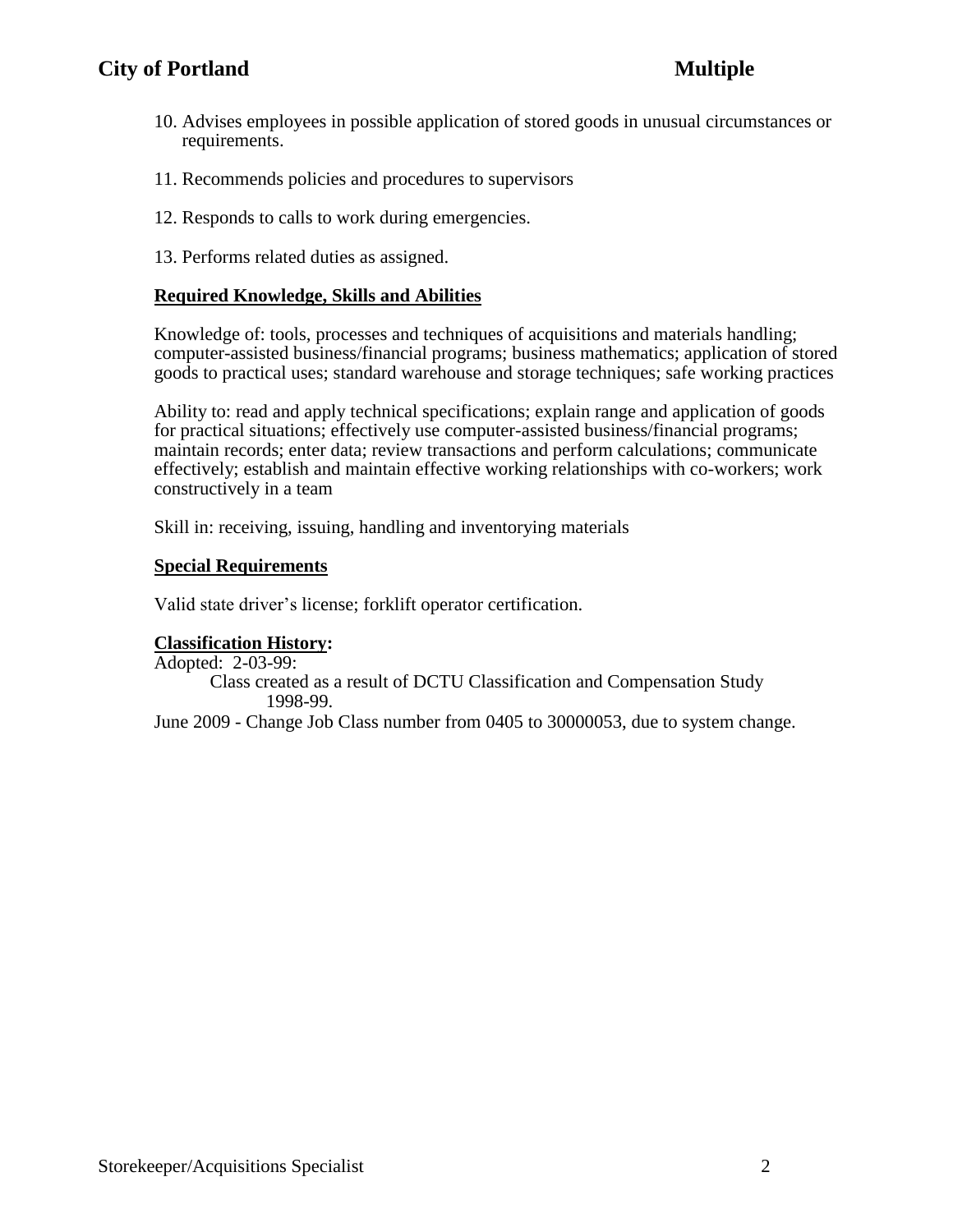# **Storekeeper/Acquisitions Specialist II - 30000054**

## **Distinguishing Characteristics**

The journey level of this class typically performs all class duties. It is distinguished from the Acquisitions Specialist I by the fact that it entails mostly purchasing up to a higher delegated limit, with less emphasis on material handling and may work at an independent or autonomous location or unsupervised work site.

## **Typical Duties/Examples of Work**

- 1. Performs the duties of an Acquisitions Specialist I with an emphasis on purchasing up to a designated limit with limited checks and balances, such as when the supervisor is at another location or must otherwise rely on the position to perform work independently.
- 2. Serves as a stand-alone primary resource on technical issues related to the function.
- 3. Orders/purchases supplies, equipment and services up to delegated limit, on a limited basis.
- 4. Requisitions supplies, equipment and services priced above delegated limit, on a limited basis.
- 5. Advises other Bureau staff of appropriate purchasing procedures and regulations.
- 6. Reconciles procurement card statements.
- 7. Maintains petty cash; creates and maintains computer records.
- 8. Responds to calls to work during emergencies; may be trained and appointed as a team member of City of Portland/Bureau emergency management structure for Logistics
- 9. Performs related duties as assigned.

## **Required Knowledge, Skills and Abilities**

Knowledge of: commercial codes and public purchasing laws and regulations.

Ability to: work independently with a minimum of supervision or peer review

Skill in: evaluating and selecting goods and services for acquisition in area of assignment; purchasing supplies, services and materials

## **Special Requirements**

Same as Acquisition Specialist I.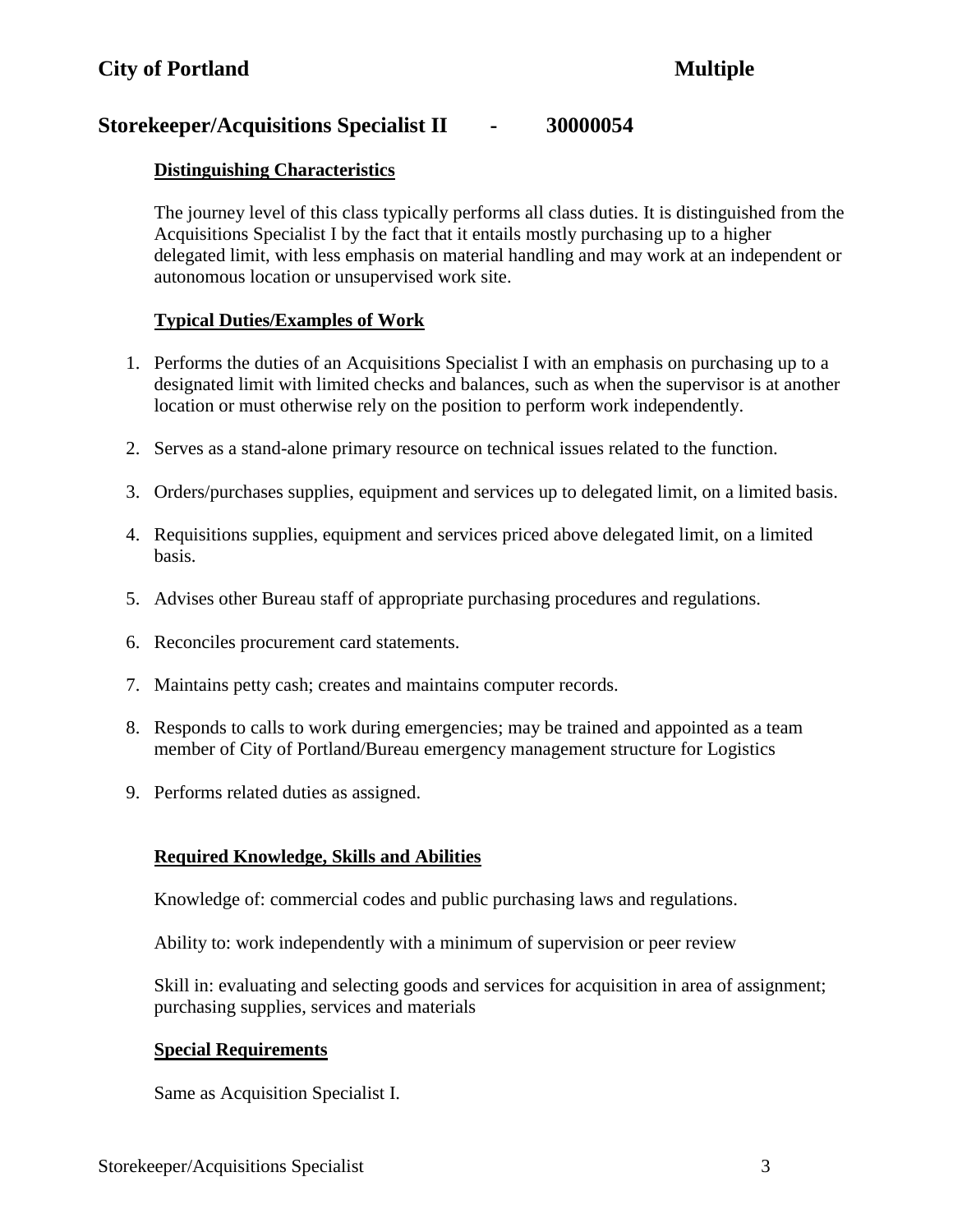# **Classification History:**

Adopted: 2-03-99: Class created as a result of DCTU Classification and Compensation Study 1998-99. This class is composed of the following classes: 410 Storekeeper Revised 01-18-83 June 2009 - Change Job Class number from 0406 to 30000054, due to system change.

# **Storekeeper/Acquisition Specialist III - 30000056**

# **Distinguishing Characteristics**

The level of this class typically performs all class duties and is distinguished from the Acquisition Specialist II class by prioritization, review and analysis responsibilities. This class may provide lead direction and training to storekeeper staff.

# **Typical Duties/Examples of Work**

- 1. Plans, schedules, prioritizes and coordinates work; determines resource needs of work group; directs work of a crew or work group.
- 2. Reviews and prioritizes the work of and provides training and guidance to assigned staff.
- 3. Oversees the operational activities in an assigned acquisitions functional area.
- 4. Ensures continuity of operations in the absence of the Bureau Senior Stores System Manager and/or Supervisor.
- 5. Researches, drafts and recommends to supervisor policies and procedures related to acquisition activities as well as automated inventory and database control systems.
- 6. Performs analysis of all functional areas for decision making by the supervisor, including cost and pricing trends; inventory levels and activity; economic reorder points; shelf life status; damage, discrepancy and returns status; shipping and transportation costs; accounts and billing reconciliation; also includes data analysis of various productivity and benchmarking criteria for supervisorial use.
- 7. Oversees the preparation of requisitions, LPOs, POs and delegated contract amounts; performs recapitulations, tallies and other statements regarding stock movement of inventory; authorizes issuance of stock after review of orders; inspects damaged or returned materiel and authorizes disposition; arranges for factory service or repair.
- 8. Performs primary quality control/quality review.
- 9. Responsible for database management including City of Portland required programs and Bureau/local programs and City of Portland procurement card.
- 10. Performs Fixed Assets accounting and reporting requirements.

Storekeeper/Acquisitions Specialist 4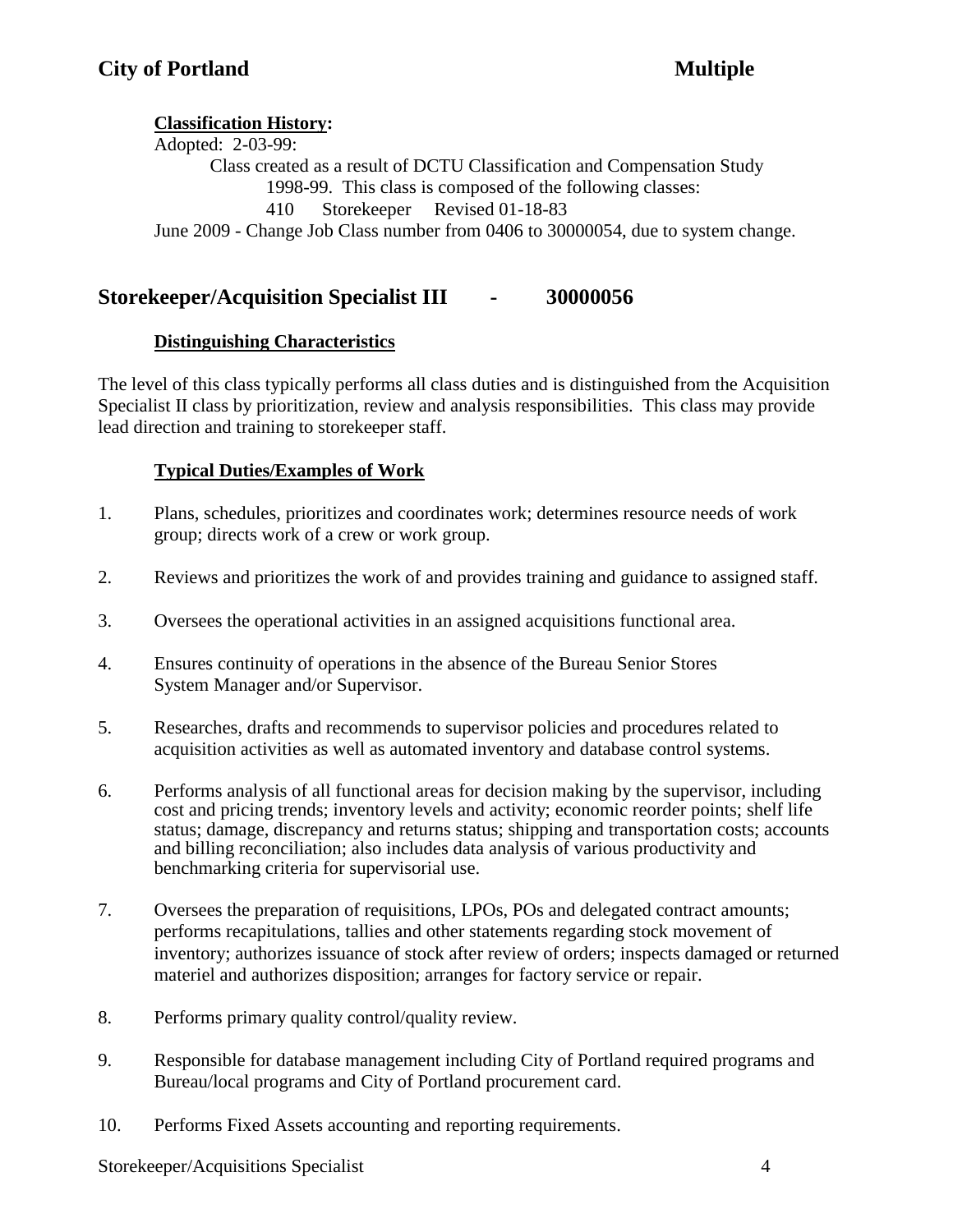- 11. Provides relevant training to coworkers including computer applications, relevant acquisitions courses and peripheral courses; recommends appropriate training to the supervisor.
- 12. Performs related duties as assigned and/or delegated by the supervisor.

## **Required Knowledge, Skills and Abilities**

Knowledge of: effective principles and practices of leadership, automated inventory control and database control.

Ability to: research, prepare and recommend policies for acquisitions operations; work independently with a minimum of supervision or peer review; maintain records; enter and analyze data; review transactions and perform calculations; prioritize, schedule and assign the work of others; perform quality control/quality review of relevant work. Also includes ability to develop and manage automated inventory control and database control.

Skill in: demonstrating techniques to others; providing training to others and reviewing training requests of coworkers for decision by the supervisor; providing direction to staff, including prioritizing, assigning and reviewing work.

## **Special Requirements**

Same as Acquisition Specialist I.

## **Classification History:**

Adopted: 2-03-99: Class created as a result of DCTU Classification and Compensation Study 1998-99. This class is composed of the following classes: 409 Senior Storekeeper Adopted 02-21-84 411 Stores Supervisor I Revised 02-21-84 412 Stores Supervisor II Revised 08-17-82 June 2009 - Change Job Class number from 0408 to 30000056, due to system change.

# **Storekeeper/Acquisitions Specialist Lead - 30000057**

## **Distinguishing Characteristics**

The lead level of this class typically performs all class duties and in addition serves as a lead worker. It is distinguished from the Acquisitions Specialist II class by the lead assignment. Note: This is a premium pay class for assignment of lead duties. Employees do not accrue seniority or obtain status in this class. Employee is assigned from a base class.

## **Typical Duties/Examples of Work**